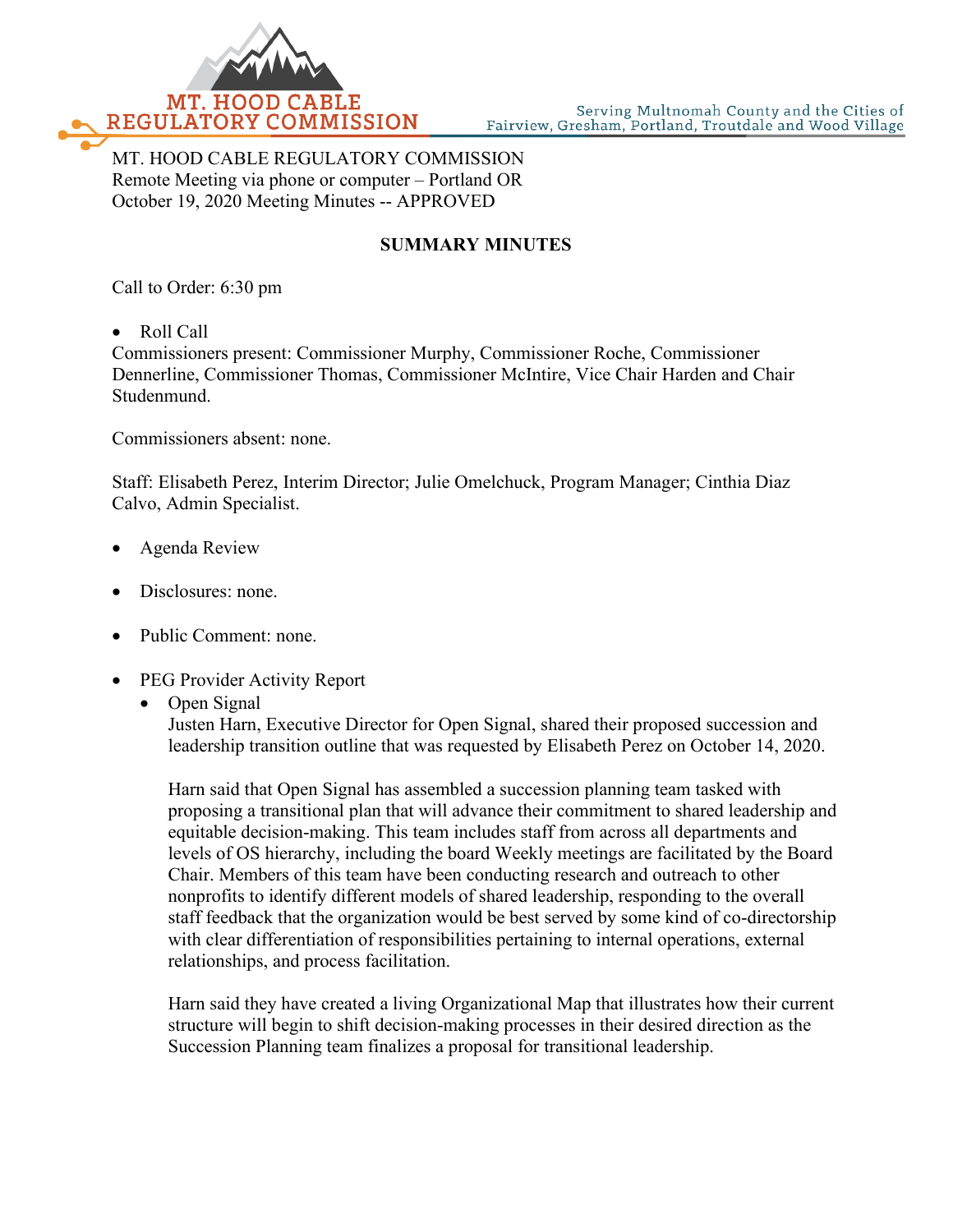Karim Hassanein, Open Signal Board Chair, said their succession planning team will propose an individual to take on a liaison role in an interim capacity, for a duration of time to be determined by the team and Board (likely 6-12 months). The board will review this proposal and determine the final appointment of this interim liaison.

Hassanein noted that in the organizational structure response, their succession planning team is crafting a proposal for transitional (interim) executive leadership as they move towards a more distributed decision-making process around departmental operations. The current proposal being considered by the team and board looks at both the immediate and longer-term needs of Open Signal. Hassanein explained that on a practical level a traditional executive director or CEO role is an overwhelming amount of responsibility for one single individual to carry and it can create a bottle neck of decision-making and power, which as an organization that is dedicated to inclusion and equity, they cannot perpetuate. Hassanein notes that an entirely flat organization with no clear accountability, protocols for policy making or lines of communication is not their desired outcome.

Hassanein said the current team of directors will continue to work together to guide strategic decisions for the organization, utilizing a democratic process to address concerns and objections. All directors will receive training in group decision-making facilitation methodologies. As noted, there will be one clear external liaison to serve as the primary point of contact.

Hassanein said the Succession Planning team will continue its work, assessing the transitional structure at 3-month intervals to determine efficacy and identify areas for improvement.

Chair Studenmund shared her concern that when disagreements come up, who will be making the decision and who will be accountable if something fails.

Hassanein explained that hierarchy is an essential component to the plan that they are proposing to avoid confusion, lack of clarity. The hierarchy is not about authority but it's a hierarchy of decision-making responsibility and believes that the consent-driven process that they are exploring will get them there. He will share more of what they have researched with the commission.

Chair Studenmund emphasized the importance of clarity on the external liaison and the difference between an executive director.

Tomi Douglas, Executive Director for MetroEast, added that she runs MetroEast similarly to the way Open Signal is proposing to run. Douglas said that at MetroEast they have an incredibly engaged team and leadership team and they are part of every major decision-making together. They are a collaborative team and they make decisions. Douglas pointed out that her biggest concern when dealing with City of Portland parties and funders is mostly about DEI issues. Douglas also noted that as a white woman running an organization in East Portland that serves people she doesn't physically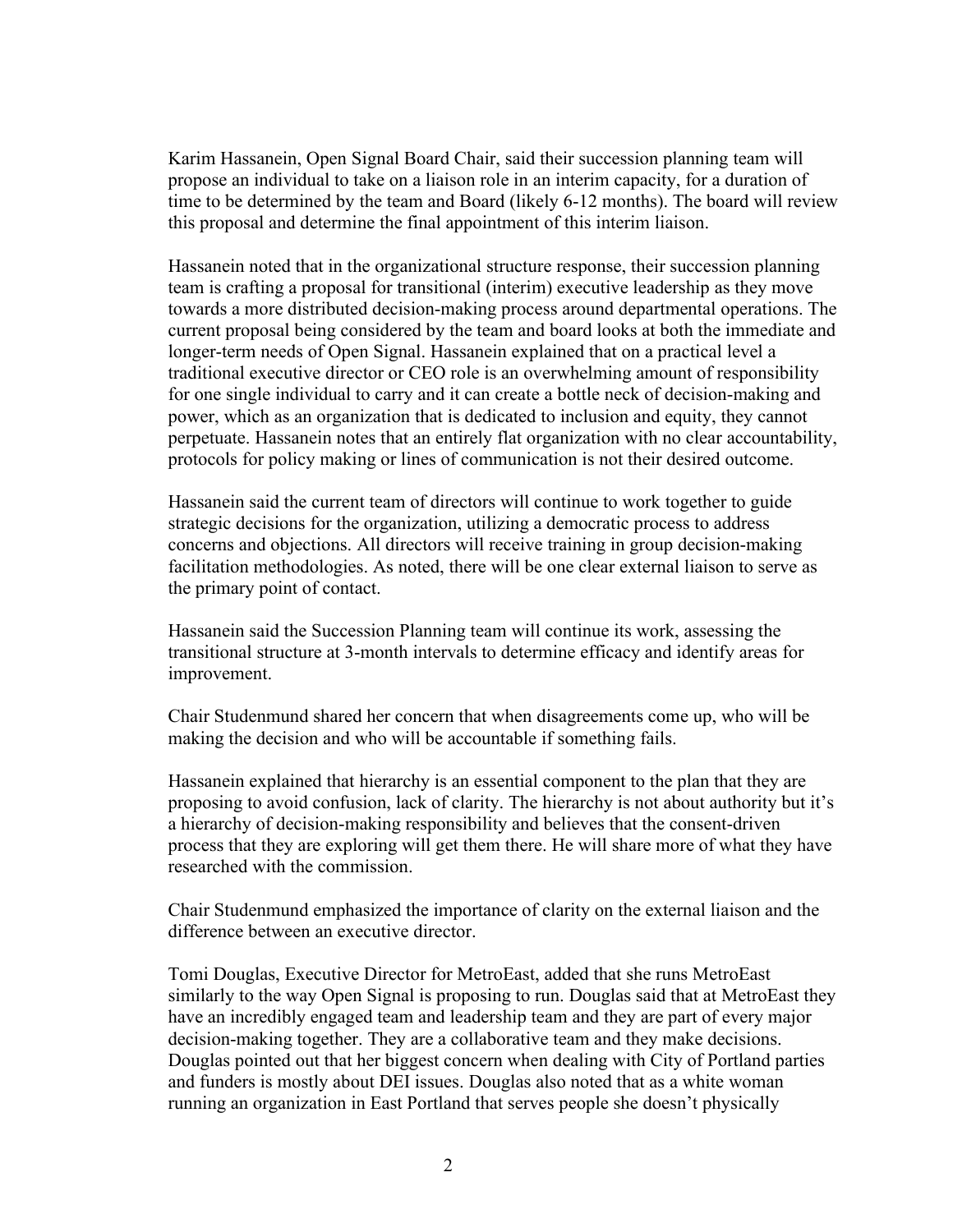represent, is even more important to have a broader management community with whom to make a collaborate decisions because it is far more powerful and funders like it.

Commissioner Murphy encouraged embracing the future by thinking about how organizations can get to the same goal but in a different way. He agrees with Chair Studenmund's point that the structure needs to be communicated effectively.

Commissioner Thomas said this structure is somewhat new for him and is interested in seeing where Open Signal is going and how they will get there. He agrees with Chair Studenmund about it being a dynamic change from what everyone is used to. He said that for the most part people go looking for who is in charge of the organization and who they can go after and Open Signal may still need a figurehead that does that. Commissioner Thomas is looking forward to seeing how things progress and states that Open Signal is independent and that they commission is here to support them.

Commissioner McIntire asked how long the interim position will last and what their plans were for that position. Harn explained that based on the structure that they have in place that ideally that position becomes permanent. Their intent is to have as many constants as possible. Commissioner McIntire encourages the changes they are making.

Vice Chair Harden asks if Open Signal is ready to have to spend a lot of time educating others about the new way that they want to do business. Hassanein mentioned that their intention is to continue learning and educating not only themselves but everyone around them. Hassanein adds that he has worked with multiple companies before and he has never been in meetings that flowed as smoothly and held space for concern and objection more than the succession planning meetings that he has been a part of with Open Signal. He said this type of meetings also invited participation from everyone and that resulted in decision-making that everyone felt that they could all consent to. From his experience, Hassanein said the work is not easier, but the process is more gratifying, and the results are more apparent, and he never leaves meeting feeling confused on what was discussed or what they are supposed to do next. He hopes that Open Signal and the commission can have more dialogue about this new structure because they do welcome the commission's input, guidance and expertise. He considers the MHCRC as important and as part of the Open Signal community as they would every stakeholder that they respond to in their mission.

Commissioner Dennerline mentions that someone will ultimately be in charge of money and when it is dealt as a community, that can get challenging. Who will be accountable when something isn't right? There has to be someone to make those last decisions. Commissioner Dennerline wishes Open Signal good luck.

Chair Studenmund asked when Open Signal will have someone. Hassanein said that by Oct 31<sup>st</sup> they will have a person assigned to the liaison role.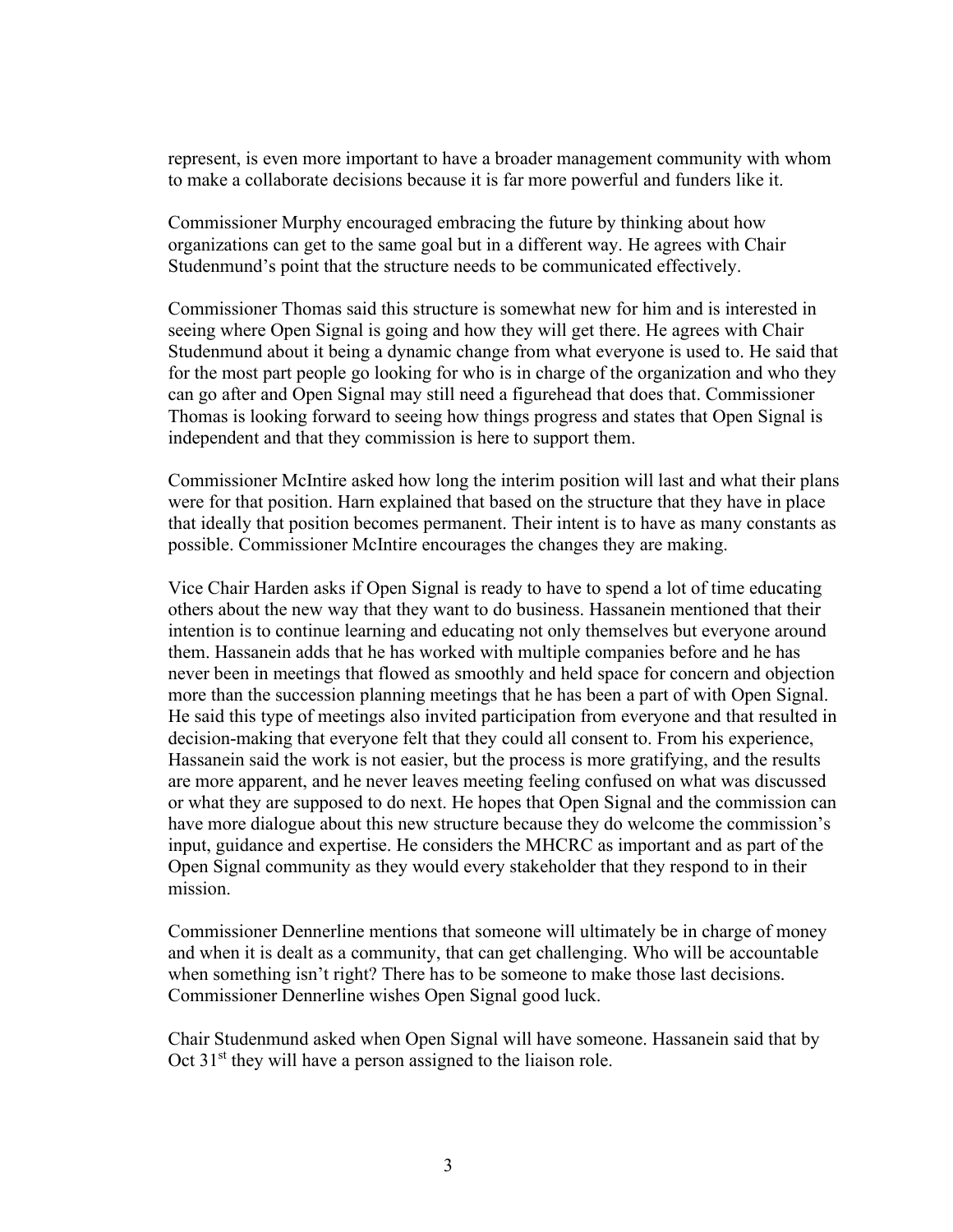Harn's closing remarks reiterated support for the structure and his whole-hearted believe in Open Signal. He said that looking at is happening in the world, and seeing what his team has been capable of when given the opportunity to work in a different way has move him to the extent that he felt that it was time to move on and provide space for other folks to come in to that collaborative environment to guide in ways that he never could have as a single person.

Chair Studenmund expresses appreciation for Harn and that she enjoyed working with him. She adds that their dreams came true with all the work that Harn has done. Her concern comes from the love she has for the group and wanting it to be safe and on good ground.

Harn will share his presentation with staff for distribution.

• MetroEast Community Media

Tomi Douglas, Executive Director for MetroEast, said she is completing her first year leading a community media organization and had a really hard time with the organizational structure at MetroEast, but she found that with a collaborative structure there was no need to have the one person getting things done in the room.. In regard to Open Signal's evaluation, she thinks 2 months is too soon to evaluate the progress of an organization structure shift.

Douglas shared their recent exposure to COVID-19 at MetroEast that resulted in closing the building, conducting multiple testing, cleaning and sanitizing as well as reviewing of operational processes they had at hand. She shared that COVID-19 cases are higher than they have ever been and even higher in East County. They are taking precautions as they had been and even more so now with higher record of cases in Gresham.

Douglas shared that John Lugton presented to the Association for Communications Democracy about ways to make community media awesome and relevant, and help other organizations raise revenue.

Douglas reports a number of new community members over the last couple months since they released their MetroEast report. She notes that the community is seeking out to learn new skills and ways to engage. MetroEast is working with the Oregon Department of Education to find a way to be a part of their solution to tele-learning.

Douglas expressed appreciation for Harn and how much she has enjoyed having him in the same cohort. Douglas also thanks the commission for their support and guidance.

## • CONSENT AGENDA

\*C1. September 21, 2020 Meeting Minutes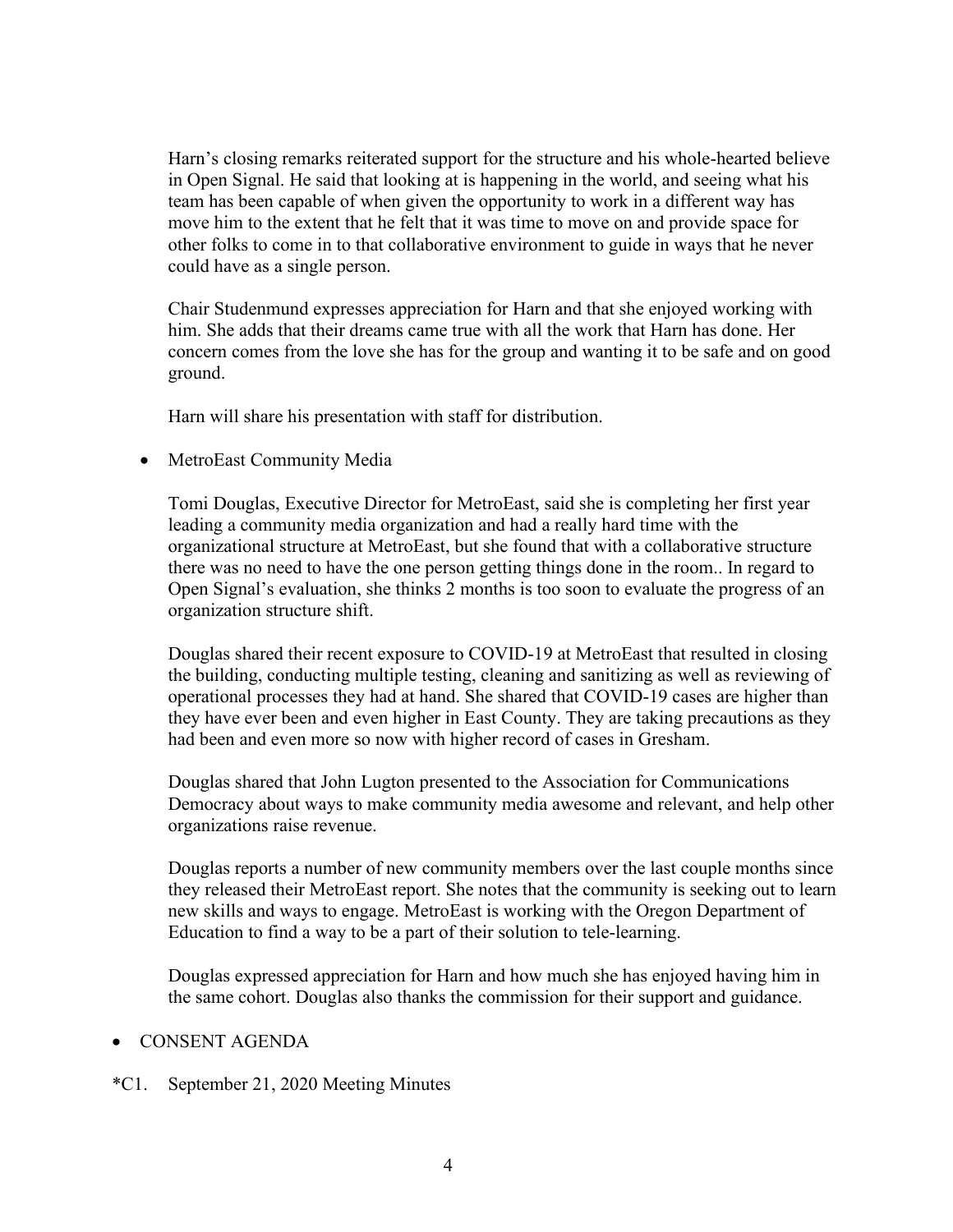Diaz Calvo shared there was a date change on the consent agenda section to June 15, 2020.

**MOTION**: Harden moved to approve the Consent Agenda with the changes made. Dennerline seconded.

**VOTE**: 7-0

## **REGULAR AGENDA**

R1. Your Vo!ce: Digital Equity Video Presentation

Perez said staff is happy with the product. As a reminder this video comes as a result of the community needs ascertainment that was conducted by CBG Communications. She introduced Devin Febbroriello, Director of Open Signal Originals for any opening remarks before the video is played.

Febbroriello shared that when this project was created, they decided to focus on three specific community members and their relationship and work with communications technology. It was important for Open Signal to create a portrait that showed their lives in ways that would portray the importance of communications technology is woven through everything that they do.

The Digital Equity Video is located here:<https://youtu.be/cOZYSkAlUnA>

Vice Chair Harden appreciated seeing the east side community in this video.

Chair Studenmund really appreciated the very quiet setting and Commissioner Thomas added that it captured the human side of things.

Commissioner McIntire noted the cost is higher for those that use the videos throughout the day to communicate. Their usage of data goes up and costs get even higher and it is important to do what we can to make quality connectivity accessible for everyone.

Perez appreciated Febbroriello for her hard work, Febbroriello said the film was co-directed with Sicca Stumptown and edited by Dee Juliana Scott, both very talented people that made this outcome happen.

Commissioner Murphy appreciated Febbroriello for representing black Portland in an authentic way.

\*R2. MHCRC Fund Review Consultant - Scope of Work

Omelchuck reviewed the staff report contained in the meeting packet and noted that staff consulted with Chair Studenmund and Commissioner Thomas on the recommended scope of work for a consultant to conduct a review of the MHCRC Fund obligations and related practices,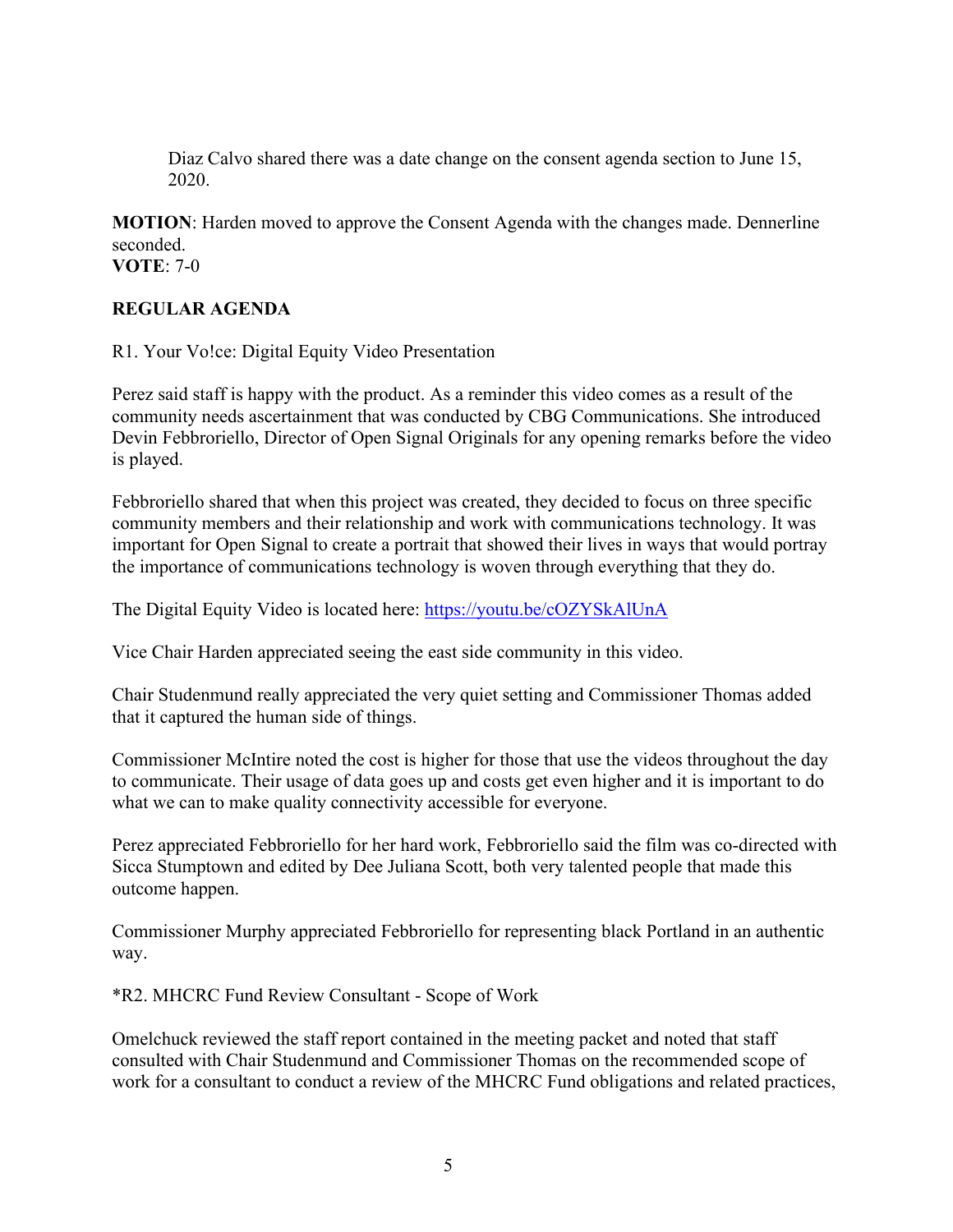policies and processes. The goal is to have a final report for the Commission to inform strategic planning and budgeting.

Omelchuck said the Commission included \$20,000 for this financial review in the current fiscal year budget.

If approved, the scope of work will be included in a Request for Proposal competitive bid process to select a consultant. Staff anticipates bringing a contract for approval at the December MHCRC meeting with the final consultant report completed in time for the Commission's FY21- 22 budget deliberations.

In response to a question from Commissioner Dennerline, Perez confirmed the project amount should not exceed the allocated \$20,000. Chair Studenmund and Commissioner Thomas commented that this report will provide a solid understanding of the MHCRC Fund and an overview of the current policies.

**MOTION**: Thomas moved to approve the MHCRC Fund Financial Review Consultant - Scope of Work. McIntire seconded. **VOTE**: 7-0

R3. MHCRC FY2019-20 Year-End Financial Report (unaudited)

Omelchuck highlighted the annual MHCRC FY2019-20 Year-End Financial Report contained in the meeting packet, which provides a picture of the MHCRC financial activities over the past fiscal year. The report outlines financial information from a programmatic perspective organized by functional buckets of funds. She reiterated that the report is informational and not a technical accounting report of the MHCRC Fund.

Some highlights included: Franchise fees collected for cable tv and cable subscribers have continued to decline; operational dollars for MetroEast Community Media from East County franchise fees declined 3.7% from the previous fiscal year; and capital funds provided to both MetroEast and Open Signal increased over the previous fiscal year.

Omelchuck said the administrative regulatory program budget revenues and expenditures were really close to the approved MHCRC budgeted. The only anomaly was in the annual overhead amount due to a City oversight of not having charged overhead in a couple previous fiscal years and the true-up amount was reflected in FY19-20. The capital funds compliance program budget was underspend due to staff vacancies. The accumulative interest balance on the MHCRC Fund amounts to a little over \$1 million at fiscal year-end. Omelchuck said that the PEG I-Net fund has an ending available balance of about \$4.7 million, of which a little over \$1.1 million is allocated to the capital funds compliance program budget.

Commissioner Thomas appreciated the information and the reports. In response to a question from Commissioner Dennerline, Omelchuck said the franchise fee revenue trends align with staff projections.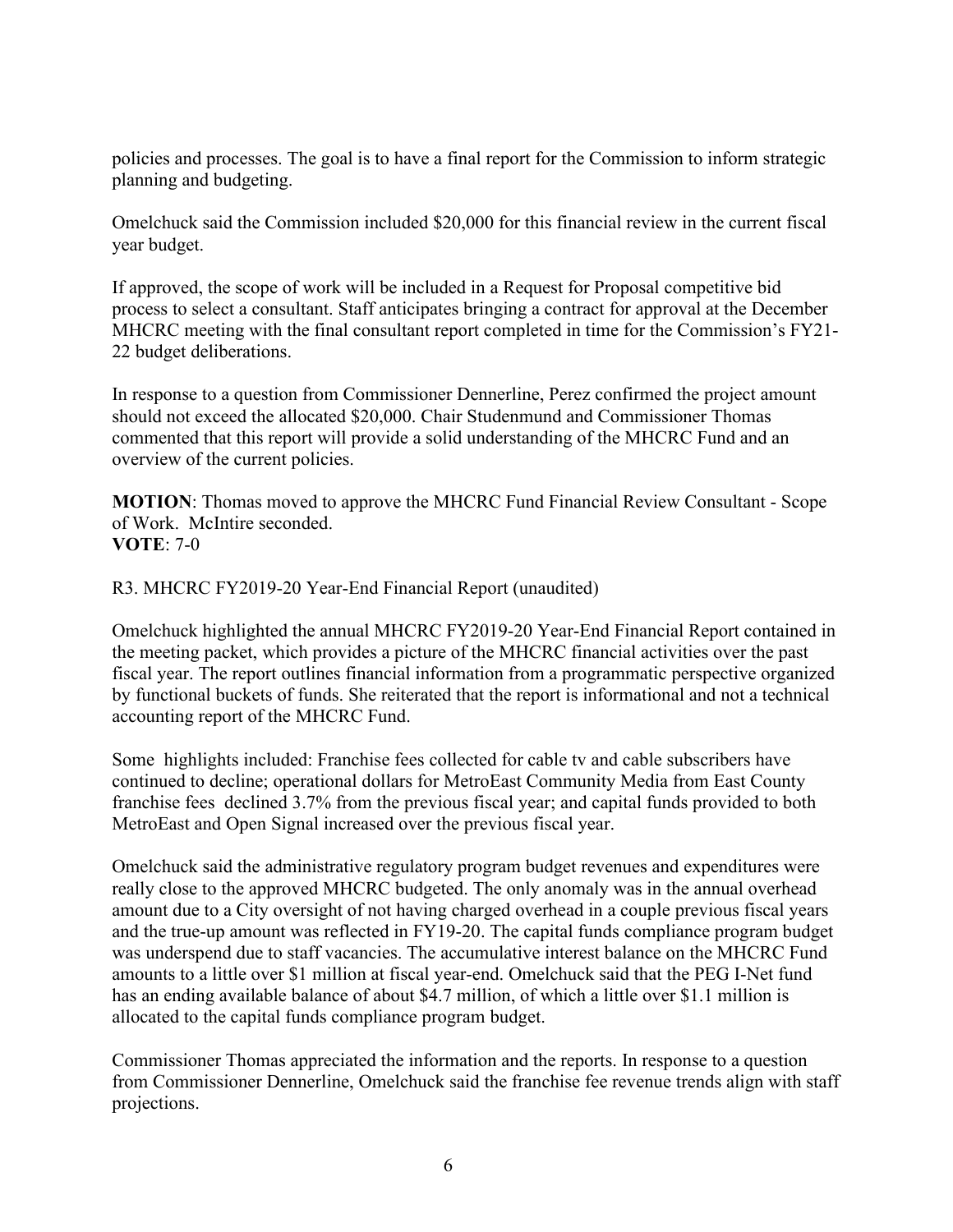Chair Studenmund pointed out that comparing FY10-11 vs FY 19-20, Portland franchise fee revenues have gone down about 5%. Omelchuck agreed and added that for several years the franchise fees revenues were slowly increasing; in FY17-18, staff started to see the decreases in revenue year over year.

Commissioner McIntire mentioned that because there are alternatives to cable TV, such as streaming, she has experienced less need for cable and more need for faster internet.

Commissioner Murphy asked about the gaps and opportunities as we look at the cable franchise fees revenue decline and Community Technology Needs Ascertainment study. Omelchuck said she believes a clear value proposition for the Commission is around rethinking how communities are compensated for use of their right-of-way by communications providers. She said each Jurisdiction and the Commission have been active in advocating at the FCC and in the courts for local authority and fair compensation for right-of-way use. She said a lot will depend on the court's decision on the FCC In-Kind case, which will guide what PEG/I-Net fees can fund. She also mentioned considering a county-wide commission or citizen body to address digital equity and the bigger picture of communications providers use of the public right-of-way.

• Staff Updates

Perez mentioned the commission received the October newsletter last week and is happy to answer any questions. Peres reminded the equity committee members on behalf of Rana DeBey to complete the doodle poll for the next meeting. Perez mentioned that negotiations are finalizing with Comcast. She said there may need to be an MHCRC meeting in November to approve the contract to work with a consultant for the negotiations. Perez will notify the commission.

- New Business; Commissioner Open Comment: Commissioner McIntire thanked staff for the newsletter. She appreciates the timeline and information staff provides.
- Committee Reports
	- Equity Committee: Commissioner Roche said the Community Technology grant application opened on October  $15<sup>th</sup>$  and it went out to more than 200 recipients. He said DeBey will be sending out an email next week reminding people that the cycle is open. Commissioner Roche encouraged commissioners to share the application information to their groups or provide their contact to DeBey so they can be contacted directly. The next equity committee meeting takes place in November.
	- Finance Committee: Commissioner Thomas had no updates besides what was shared about the financial report.
	- Policy Committee: Vice Chair Harden said the committee had their first meeting in October in which they discussed their goals an objective. The committee discussed how each jurisdiction was going to be empower through information and get involved in the advocacy work, particularly in protecting their rights-of-way or contributing to closing the digital divide. He said they also spend time determining their partner to do this work.